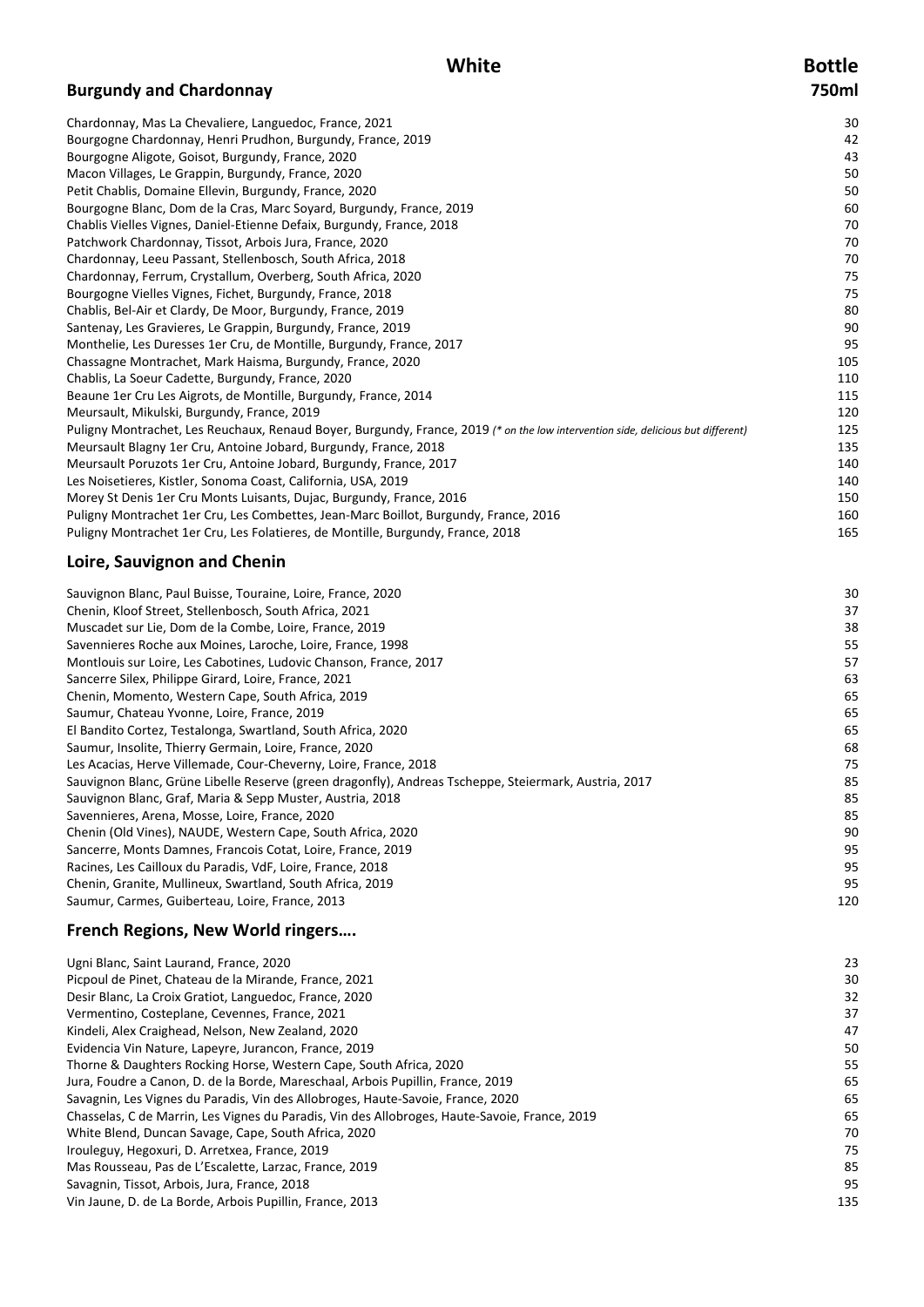#### **Rhone and Viognier**

| 80 |
|----|
| 34 |
| 28 |
|    |

#### Riesling Reserve, Andre Scherer, Alsace, France, 2019 33 33 33 Riesling Trocken, Thorle, Rheinhessen, Germany, 2021 45 Riesling Trocken, Donhoff, Nahe, Germany, 2019 45 Rheingau Riesling Trocken, Eva Fricke, Germany, 2020 50 Riesling, Clos Clare, Watervale, South Australia, 2018 **50 and Struck and Struck and Struck** 50 south Australia, 2018 Riesling Trocken Holle, Thorle, Rheinhessen, Germany, 2020 75 Riesling, Rot Murle Vendages Tardives, Frick, Alsace, France, 2011 75 Gewurztraminer, Pur Vin, Frick, Alsace, France, 2018 78 78 78 Riesling, Westerberg Perpetual, Kumpf & Meyer, Alsace, France, NV 100 100 100 100 Riesling, Emile, Trimbach, Alsace, France, 2013 (magnums at £160) 100 and 100 and 100

#### **Spain and Portugal**

| Vinho Verde, Chin Chin, Quinta do Ermizio, Portugal, 2021                  | 27  |
|----------------------------------------------------------------------------|-----|
| Verdejo, Vegaval Plata, Spain, 2021                                        | 27  |
| Colheita, Encosta do Vale Galego, Tejo, Portugal, 2020                     | 32  |
| Albarino Silfide, Val do Salnes, Rias Baixas, Spain, 2021                  | 37  |
| Arabako-Txakolina, Tantaka, Txakoli de Alava, Spain, 2019                  | 47  |
| Albarino, Pazo de San Mauro, Rias Baixas, Spain, 2020                      | 48  |
| Niepoort Redoma Branco, Douro, Portugal, 2020                              | 48  |
| Godello, Louro, Rafael Palacios, Valdeorras, Spain, 2021                   | 50  |
| Benje, Envinate, Tenerife, Canary Islands, Spain, 2019                     | 55  |
| Rioja Blanco Crianza, Gravonia, Spain, 2013                                | 65  |
| Albarino, Sal da Terra, Rias Baixas, Spain, 2020                           | 70  |
| Vidonia 'V.P.', Suertes del Marques, Tenerife, Canary Islands, Spain, 2020 | 100 |

#### **Italy**

| Catarratto Ciello, Normanno, Sicily, Italy, 2020 (skin contact) | 24  |
|-----------------------------------------------------------------|-----|
| Gavi "La Fornace", Cinzia Bergaglio, Italy, 2020                | 34  |
| Terlaner Classico, Alto Adige, Italy, 2021                      | 40  |
| Soarda Vespaiolo, Contra Soarda, Veneto, Italy, 2018            | 45  |
| Samas, Isola dei Nuraghi, Sardinia, Italy, 2018                 | 48  |
| I Frati, Cà dei Frati, Lugana, Italy, 2020                      | 50  |
| Trebbiano, T17, Guccione, Sicily, Italy, 2017                   | 50  |
| Venerdi, Vigneti Tardis, Cilento, Campagnia, Italy, 2017        | 52  |
| Trebbiano d'Abruzzo, Valentini, Italy, 2002                     | 250 |
|                                                                 |     |

#### **Greece**

Assyrtiko, Shadow Play, Kamara, Thessaloniki, Greece, 2020 55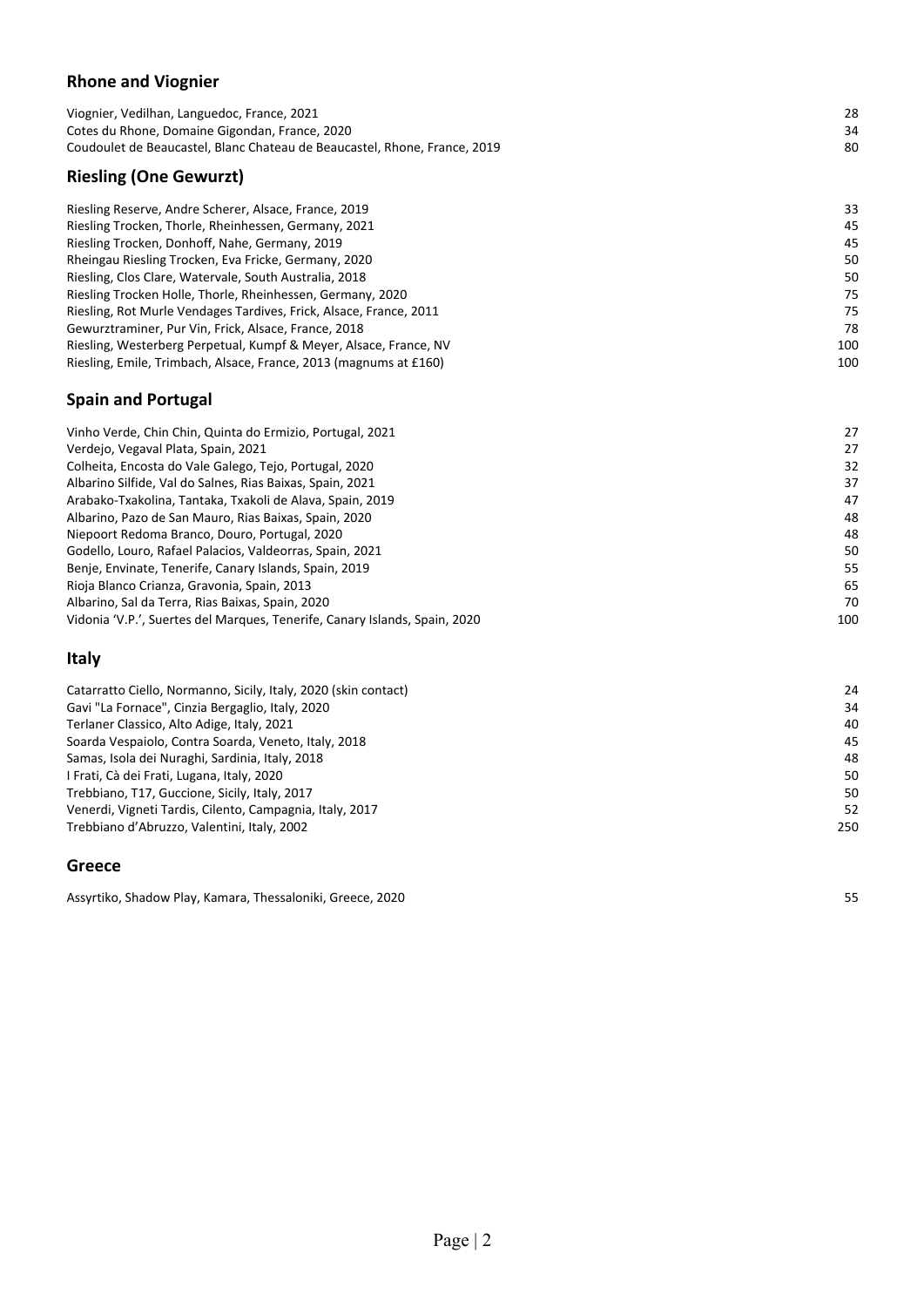**Red Bottle**

# **Burgundy, Pinot, Gamay and Cinsaut 750ml**

| Pinot Noir, Roncier, L. Tramier, France, 2020                                                    | 27  |
|--------------------------------------------------------------------------------------------------|-----|
| Gamay, Domaine de La Grange, Loire, France, 2019                                                 | 32  |
| Cinsaut, Craven, Stellenbosch, South Africa, 2021                                                | 47  |
| Fleurie Poncié, Le Grappin, Beaujolais, France, 2019                                             | 50  |
| Fleurie, Charbonnieres, Dom Chapel, Beaujolais, France, 2018                                     | 50  |
| Gamay, La Mouna, Morlanche, Ardeche, France, 2020                                                | 50  |
| Bourgogne Rouge, Mark Haisma, Burgundy, France, 2019                                             | 55  |
| Bourgogne Rouge, Mischief & Mayhem, Burgundy, France, 2017                                       | 60  |
| Pinot Noir, Dom des Bodines, Arbois, Jura, France, 2018                                          | 65  |
| Ze Cinsault, Pas de L'Escalette, Herault, France, 2019                                           | 70  |
| Cinsaut, Follow the Line, Duncan Savage, Cape, South Africa, 2019                                | 70  |
| Fleurie, Cuvee du Chaos, Famille Bertrand, Beaujolais, France, 2019                              | 70  |
| Chenas Chassignol, Dom Thillardon, Beaujolais, France, 2018                                      | 75  |
| Savigny les Beaune, Jean Marc Millot, Burgundy, France, 2018                                     | 75  |
| Monthelie Vin Nature, de Montille, Burgundy, France, 2019                                        | 75  |
| Pinot Noir, Cuvee Mabalel, Crystallum, Cape South Coast, South Africa, 2020                      | 80  |
| Marsannay, Clos du Roy, Moron-Garcia, Burgundy, France, 2018                                     | 85  |
| Santenay 1er Cru, Les Gravieres, Le Grappin, Burgundy, France, 2018                              | 90  |
| Cinsaut, Pseudonym, Blank Bottle, Western Cape, South Africa, 2020                               | 90  |
| Morgon, Cote du Py, Foillard, Beaujolais, France, 2017                                           | 95  |
| Marsannay, Champs St-Etienne, Joseph Roty, Burgundy, France, 2016                                | 100 |
| Beaune 1er Cru, 150 <sup>th</sup> Celebration Cuvee, Jadot, Burgundy, France, 2009               | 100 |
| Pinot Noir, Tesselaarsdal, Hemel en Aarde, South Africa, 2020                                    | 115 |
| Morgon, Athanor, Foillard, Burgundy, France, 2015                                                | 120 |
| Morey Saint Denis 1er Cru, Les Chaffots, Mark Haisma, Burgundy, France, 2017                     | 120 |
| Gevrey Chambertin 1er Cru, Estournelles, Esmonin, Burgundy, France, 2017                         | 125 |
| Pommard 1er Cru, Les Arvelets, Mark Haisma, Burgundy, France, 2017                               | 125 |
| Vougeot 1er Cru, Les Petits Vougeots, Christian Clerget, Burgundy, France, 2017                  | 130 |
| Pinot Noir, Cuvee Catherine, Occidental, Sonoma Coast, California, USA, 2018                     | 135 |
| Nuits St Georges 1er Cru, Clos des Grandes Vignes, Montille, Burgundy, France, 2005              | 160 |
| Nuits St Georges 1er Cru, Clos de la Maréchale, Jacques-Frédéric Mugnier, Burgundy, France, 2015 | 180 |
| Morey Saint Denis 1er Cru, Dujac, Burgundy, France, 2015                                         | 200 |
| Clos de La Roche Grand Cru, Gerard Raphet, Burgundy, France, 2015                                | 225 |
| Clos Vougeot Grand Cru, Thibault Liger-Belair, Burgundy, France, 2016                            | 250 |

# **Rhone, Syrah and GCSM**

| Syrah, 'Old School', False Bay, Western Cape, South Africa, 2020                     | 28  |
|--------------------------------------------------------------------------------------|-----|
| CB Syrah, Pays d'Oc, France, 2020                                                    | 31  |
| Ju de Vie, Vin de France, La Graveirette, Rhone, France, 2020                        | 38  |
| Cotes du Rhone, St Cosme, France, 2020                                               | 48  |
| Le Soula Trigone XX, Vin de Pays des Cotes Catalanes, Rousillon, France, NV          | 50  |
| Cotes du Rhone, Sierra du Sud, France, 2021                                          | 50  |
| Syrahcha, Cathar(tic), Cotes Catalanes, France, 2018                                 | 52  |
| Wanderer's Heart, Wild Ferment, Thorne & Daughters, Western Cape, South Africa, 2020 | 55  |
| Vacqueyras, Ora La Verde, Rhone, France, 2019                                        | 60  |
| Grenache Noir, Momento, Western Cape, South Africa, 2019                             | 65  |
| Thief in the Night, Duncan Savage, Stellenbosch, South Africa, 2020                  | 70  |
| Champs Libre Crozes Hermitage, Frederic Pierro, Rhone, France, 2020                  | 70  |
| Le Soula Rouge, Vin de Pays des Cotes Catalanes, Rousillon, France, 2014             | 75  |
| Gigondas, St Cosme, Rhone, France, 2019                                              | 80  |
| Les Frieys, Pas de L'Escalette, Larzac, France, 2019                                 | 90  |
| Cote Rotie, P & C Bonnefond, Rhone, France, 2010                                     | 110 |
| Syrah, Granite, Mullineux, Swartland, South Africa, 2018                             | 120 |
| Hermitage, Dard & Ribo, Rhone, France, 2019                                          | 120 |
| Cote Rotie, Ampodium, Rene Rostaing, Rhone, France, 2016                             | 135 |
| Chateauneuf du Pape, Pure, La Barroche, France, 2017                                 | 135 |
| Cote Rotie, P Jasmin, Rhone, France, 2005                                            | 160 |
| Cote Rotie, Chateau d'Ampuis, Guigal, Rhone, France, 2010                            | 160 |
| Chateauneuf du Pape, Beaucastel, France, 1995                                        | 160 |
| Cote Rotie, La Landonne, Rene Rostaing, Rhone, France, 2017                          | 170 |
| Hermitage La Chapelle, Jaboulet, Rhone, France, 2010                                 | 220 |
|                                                                                      |     |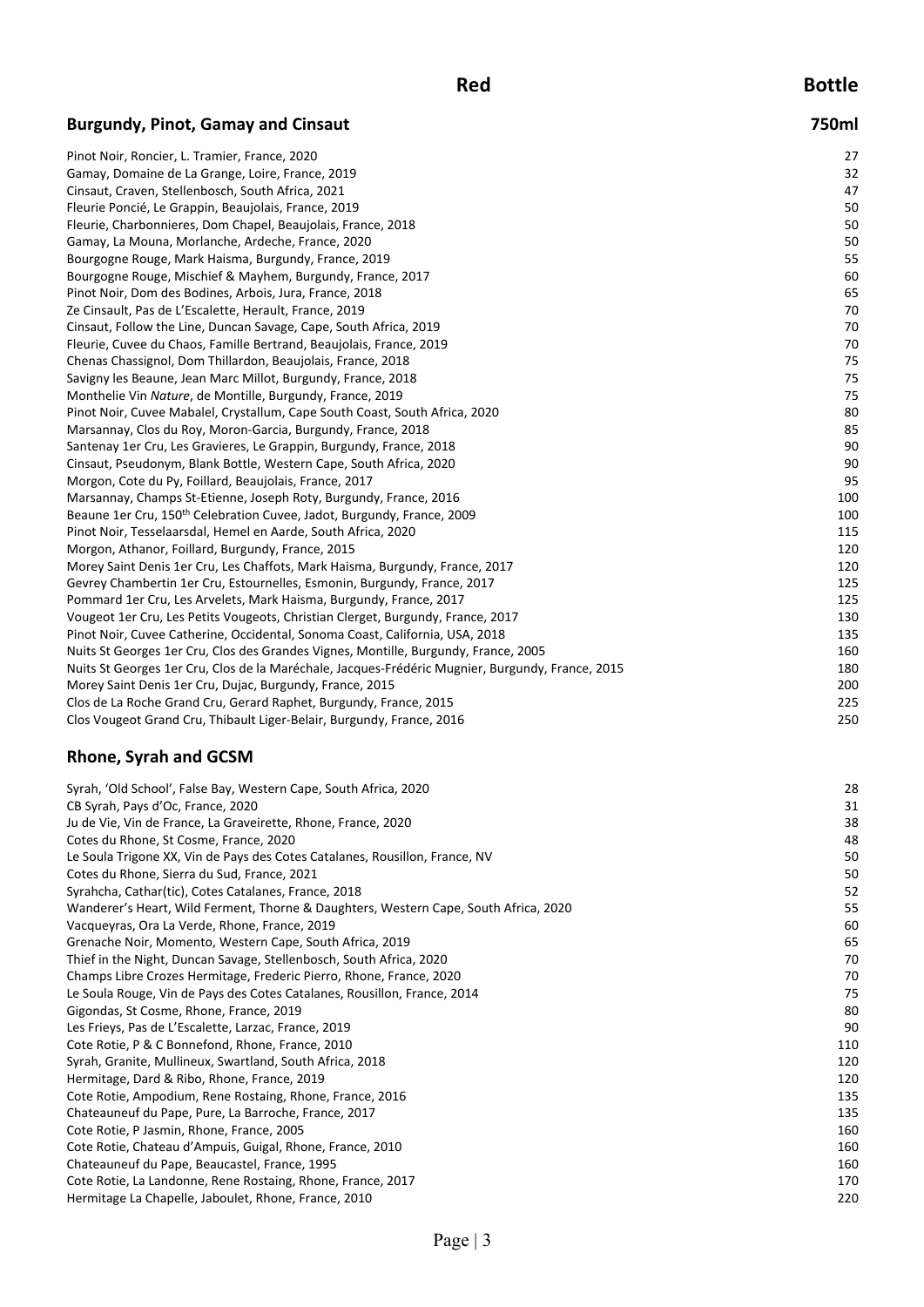# **Bordeaux and Friends**

| Chateau Tour St Paul, Bordeaux Superieur, France, 2018                           | 33  |
|----------------------------------------------------------------------------------|-----|
| Castillon Cotes de Bordeaux, Chateau Brehat, France, 2013                        | 40  |
| Haut Medoc, Chateau Saint Ahon, Bordeaux, France, 2013                           | 50  |
| Vin de Jardin, D. de Galouchey, Bordeaux, France, 2018                           | 85  |
| Cotes de Bourg, Chateau Roc de Cambes, Bordeaux, France, 2017                    | 90  |
| Raats MR de Compostella, Stellenbosch, South Africa, 2016                        | 90  |
| Haut-Medon, Chateau Cantermerle, Bordeaux, France, 1990                          | 95  |
| Moulis-en-Medoc, Chateau Poujeaux, Bordeaux, France, 2009                        | 100 |
| St. Julien, Chateau Langoa Barton, Bordeaux, France, 2002                        | 105 |
| Moulis-en-Medoc, Chateau Chasse-Spleen, Bordeaux, France, 2009                   | 110 |
| Haut Medoc, Chateau Cissac, Bordeaux, France, 1990                               | 115 |
| Margaux, Chateau Lascombes, Bordeaux, France, 1995                               | 120 |
| St. Julien, Chateau Talbot, Bordeaux, France, 2010                               | 125 |
| St. Estephe, Chateau Meyney, Bordeaux, France, 2005                              | 125 |
| Pauillac, Chateau Pontet-Canet, Bordeaux, France, 2017                           | 140 |
| Margaux, Chateau Rauzan Segla, Bordeaux, France, 2016                            | 140 |
| Margaux, Chateau Giscours, Bordeaux, France, 2005                                | 140 |
| Pauillac, Chateau Batailley, Bordeaux, France, 2005                              | 145 |
| St. Julien, Clos du Marquis, Bordeaux, France, 1990                              | 160 |
| Pessac-Leognan, Chateau Haut-Bailly, Bordeaux, France, 2000                      | 180 |
| Pauillac, Chateau Pichon Longueville Comtesse de Lalande, Bordeaux, France, 2002 | 180 |
| St. Julien, Chateau Beychevelle, Bordeaux, France, 2005                          | 185 |
| St. Julien, Chateau Gruaud Larose, Bordeaux, France, 2010                        | 195 |
| Pauillac, Chateau Pontet-Canet, Bordeaux, France, 2010                           | 200 |
| Pomerol, Chateau Clinet, Bordeaux, France, 1995                                  | 210 |
| St. Julien, Chateau Leoville Poyferre, Bordeaux, France, 2009                    | 210 |
| St. Julien, Chateau Gruaud Larose, Bordeaux, France, 1990                        | 215 |
| St. Julien, Chateau Leoville Poyferre, Bordeaux, France, 2000                    | 235 |
| Pauillac, Chateau Pichon Baron, Bordeaux, France, 1982                           | 235 |
| St Estephe, Cos d'Estournel, Bordeaux, France, 2005                              | 240 |
| St Estephe, Cos d'Estournel, Bordeaux, France, 2010                              | 240 |
| St. Julien, Les Forts du Latour, Bordeaux, France, 1995                          | 250 |
| St. Julien, Chateau Leoville Las Cases, Bordeaux, France, 2009                   | 250 |
|                                                                                  |     |

# **Regional France… (and like minded naturals..)**

| L'Hurluberlu, Sebastien David, Loire, France, 2020                                      | 38  |
|-----------------------------------------------------------------------------------------|-----|
| St Nicolas de Bourgueil, Dom du Fondis, Loire, France, 2020                             | 40  |
| Cahors-Malbec, Haute Cot(e) de Fruit, Fabien Jouves, France, 2020                       | 40  |
| Trousseau, Grevilliere, Dugois, Arbois, Jura, France, 2018                              | 42  |
| Saumur Champigny, Roches Neuves, Thierry Germain, Loire, France, 2020                   | 45  |
| Marto Manna Rot, Rheinhessen, Germany, 2020                                             | 50  |
| Mas Coutelou Classe, VdF, France, 2020                                                  | 51  |
| Le Fay d'Homme No. 3, Vincent Caille, Loire, France, 2018                               | 54  |
| Grolleau, Hauts-Baigneux, Loire, France, 2018                                           | 56  |
| Saumur Champigny, La Paterne, A. Sanzay, Loire, France, 2019                            | 65  |
| Bandol, La Tour du Bon, France, 2019                                                    | 65  |
| Post Flirtation, Martha Stoumen, Sonoma, California, USA, 2020                          | 65  |
| Pineau d'Aunis, Patapon, Le Briseau, VdF, Loire, France, 2020                           | 65  |
| Plousard Cote de Feule, D. de la Borde, Mareschal, Arbois Pupillin, Jura, France, 2020  | 70  |
| Ploussard, Tot ou Tard, Les Bottes Rouges, Arbois, Jura, France, 2020                   | 70  |
| Trousseau Sous La Roche, D. de la Borde, Mareschal, Arbois Pupillin, Jura, France, 2020 | 70  |
| Trousseau, Gibus, Les Bottes Rouges, Arbois, Jura, France, 2018                         | 75  |
| Trousseau, Singulier, Tissot, Arbois, Jura, France, 2020                                | 75  |
| Totem Rouge, D. Pech, Buzet, France, 2004                                               | 75  |
| Racines, Les Cailloux du Paradis, VdF, Loire, France, 2018                              | 90  |
| Trousseau Noir, Amphora, A.D. Beckham, Oregon, USA, 2019                                | 90  |
| Les Gaudrettes (PN), Dom St Pierre, Cotes du Jura, France, 2020                         | 90  |
| Trevallon, Alpilles, France, 2011                                                       | 130 |
| Mas de Daumas Gassac, VdP de L'Herault, France 1995                                     | 160 |
| Bandol, Cabassaou, Tempier, France, 2003                                                | 165 |
| Trevallon, Red Table Wine, France, 2003                                                 | 170 |
| Trevallon, Red Table Wine, VdP des Bouches du Rhone, France, 1994                       | 220 |
| Bandol, Cabassaou, Tempier, France, 1996                                                | 230 |
| Mas de Daumas Gassac, VdP de L'Herault, France 1989                                     | 240 |
| Saumur Champigny, Clos Rougeard, Loire, France, 2013                                    | 250 |
|                                                                                         |     |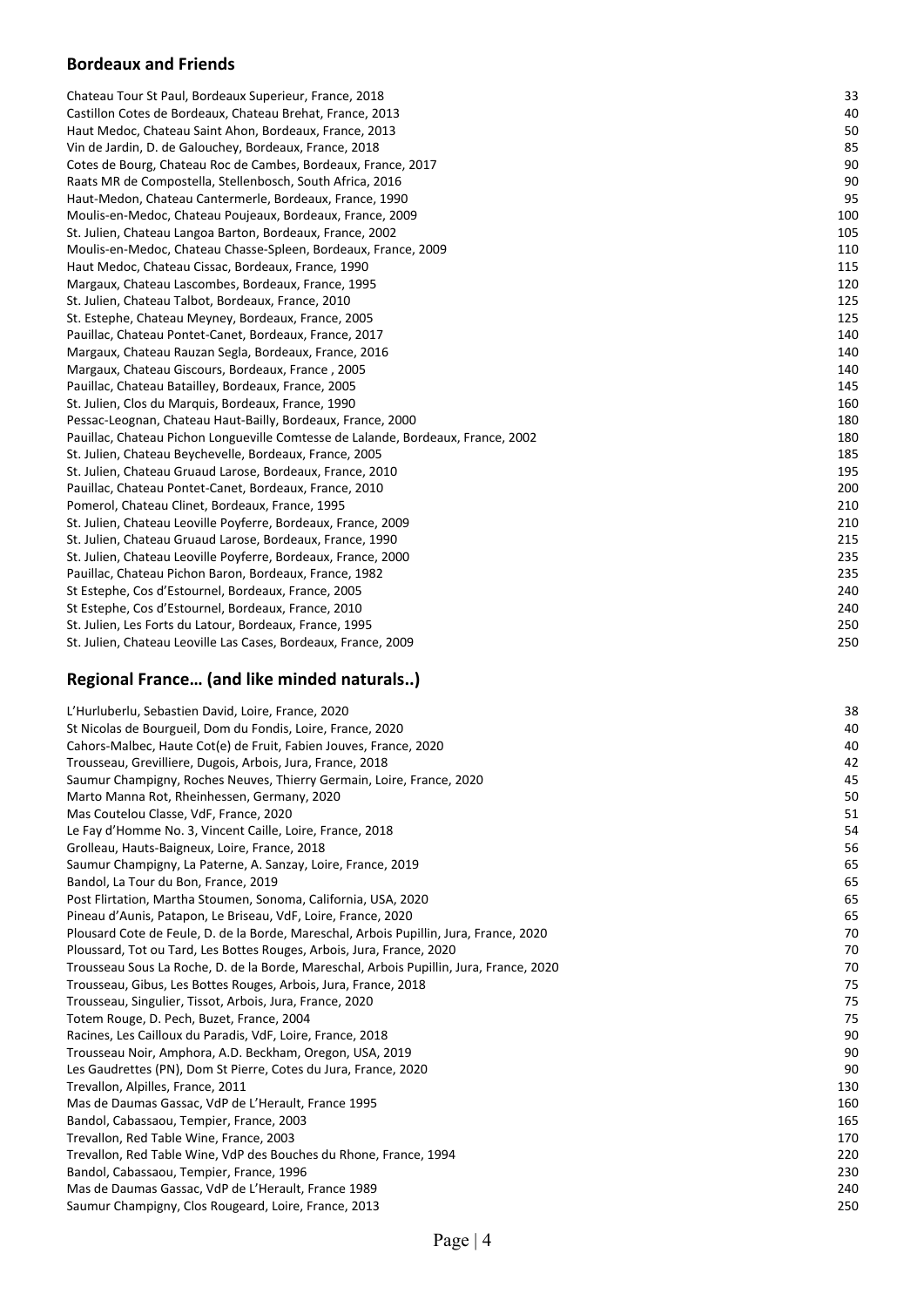# **Italy**

| Madregale Rosso, Colline Teatine, Abruzzo, Italy, 2020           | 23  |
|------------------------------------------------------------------|-----|
| Nero d'Avola, Girelli, Sicily, Italy, 2021                       | 26  |
| Primitivo, Terre di Montelusa, Italy, 2021                       | 33  |
| Barbera d'Asti, Villa Monsignore, Italy, 2020                    | 35  |
| SP68, Occhipinti, Sicily, Italy, 2021                            | 45  |
| Bolgheri, Le Difese, Tenuta San Guido, Italy, 2019               | 47  |
| Palmentino Rosso, Vino di Anna, Sicily, Italy, 2020              | 50  |
| Frappato, Cos, Sicily, Italy, 2020                               | 55  |
| Chianti Riserva, Beconcini, Italy, 2017                          | 58  |
| Pecoranera, Tenuta Grillo, Monferrato, Piedmont, Italy, 2005     | 60  |
| Chianti Classico, Fontodi, Italy, 2019                           | 60  |
| Langhe Nebbiolo, Prod. del Barbaresco, Italy, 2020               | 65  |
| Barolo, Serralunga, Ferdinando Principiano, Italy, 2018          | 65  |
| Il Guercio, Tenuta di Carleone, Radda in Chianti, Italy, 2018    | 75  |
| Uno, Tenuta di Carleone, Radda in Chianti, Italy, 2018           | 85  |
| Barolo, Boscaretto, Ferdinando Principiano, Italy, 2016          | 115 |
| Rosso di Montalcino, Biondi Santi, Italy, 2018                   | 120 |
| Langhe Nebbiolo, Ester Canale Rosso, Piedmont, Italy, 2015       | 130 |
| Brunello di Montalcino, Sesti, Italy, 2016                       | 135 |
| Brunello di Montalcino, Piaggione, Salicutti, Italy, 2016        | 135 |
| Brunello di Montalcino, Pieve Santa Restituta, Gaja, Italy, 2016 | 135 |
| Barolo, Perno, Giuseppe e Figlio Mascarello, Italy, 2016         | 150 |
| Bibbona, Tenuta di Biserno, Italy, 2010                          | 150 |
| Barolo, Villero, Giuseppe e Figlio Mascarello, Italy, 2016       | 150 |
| Barbaresco, Paje, Roagna, Italy, 2016                            | 155 |
| Barolo, Monprivato, Giuseppe e Figlio Mascarello, Italy, 2011    | 170 |
| Brunello di Montalcino, Biondi-Santi, Italy, 2010                | 185 |
| Barbaresco, Gaja, Piedmont, Italy, 2016                          | 200 |
| Bolgheri, Ornellaia, Italy, 2012                                 | 230 |
| Bolgheri, Sassicaia, Italy, 2010                                 | 295 |
|                                                                  |     |

## **Spain and Portugal**

| Rioja, Albergada, Spain, 2020                                         | 26  |
|-----------------------------------------------------------------------|-----|
| Monastrel, Tragolargo, Alicante, Spain, 2020                          | 30  |
| Priorat Crianza, Cal Pla, Celler de Joan Sangenis, Spain, 2018        | 45  |
| Rioja Crianza, Urbina, Spain, 2012                                    | 45  |
| Lalama, Dominio do Bibei, Ribeira Sacra, Spain, 2017                  | 54  |
| Lousas Vinas de Aldea, Envinate, Ribeira Sacra, Spain, 2019           | 55  |
| Benje, Envinate, Tenerife, Canary Islands, Spain, 2019                | 55  |
| Cortezada, Fedellos do Couto, Ribeira Sacra, Spain, 2019              | 58  |
| Las Uvas de la Ira, Daniel Landi, Mentrida, Spain, 2018               | 65  |
| 4 Kilos, Mallorca, Spain, 2019                                        | 70  |
| Pacio, Fazenda Pradio, Ribeira Sacra, Spain, 2017                     | 70  |
| La Esencia, Jose Carlos, Andalucia, Spain, 2019                       | 70  |
| Los Peros, Ca'di Mat, Madrid, Spain, 2018                             | 72  |
| Son de Arrieiro, Ribeira, Galicia, Spain, 2019                        | 73  |
| Niepoort Redoma Tinto, Douro, Portugal, 2018                          | 75  |
| Sortevera, Suertes del Marques, Tenerife, Canary Islands, Spain, 2018 | 75  |
| Bastarda, Fedellos do Couto, Ribeira Sacra, Spain, 2018               | 75  |
| Rioja Reserva, Tondonia, Spain, 2009                                  | 80  |
| Rioja, San Vincente, Jose Gil, Spain, 2019                            | 80  |
| Rozas 1er Cru, Commando G, Sierra de Gredos, Spain, 2019              | 90  |
| Rioja Gran Reserva, Tondonia, Spain, 1995                             | 200 |
|                                                                       |     |

# **Further Afield/New World**

| Pinotage, Truter Family Wines, Western Cape, South Africa, 2020 | 26 |
|-----------------------------------------------------------------|----|
| Malbec, Sutil, Mendoza, Argentina, 2019                         | 30 |
| Bonarda/Malbec, El Abasto, Mendoza, Argentina, 2019             | 32 |
| Malbec 'Pretty', Fabre Montmayou, Argentina, 2021               | 34 |
| Field Blend, The Hermit Ram, New Zealand, 2020                  | 50 |
| Fugazi Grenache, Ochota Barrels, South Australia, 2021          | 80 |
|                                                                 |    |

#### **Greece**

Paliokalias, Dalamara, Naoussa, Greece, 201